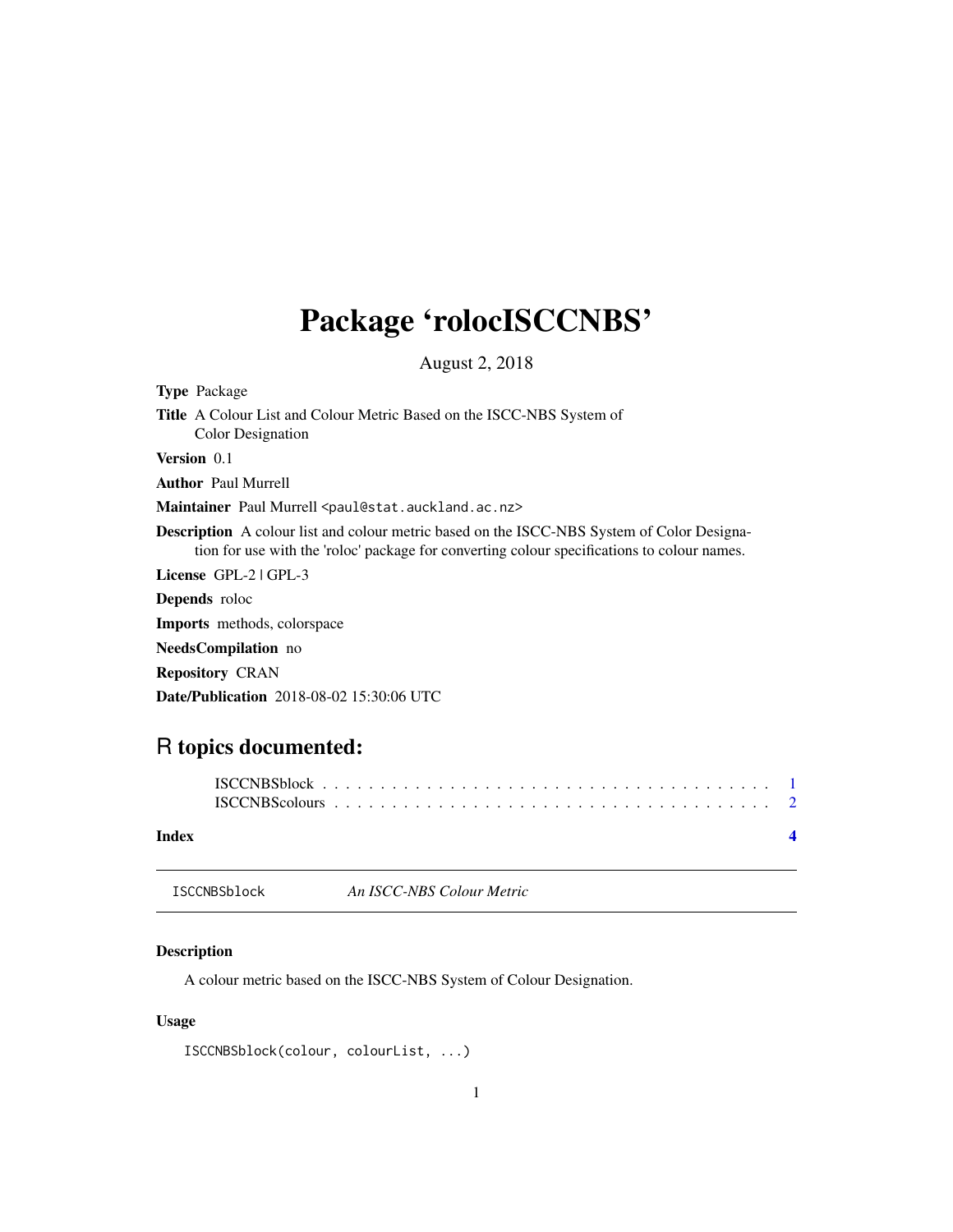#### <span id="page-1-0"></span>**Arguments**

| colour                  | An "sRGB" colour object representing colours to find a match for.              |
|-------------------------|--------------------------------------------------------------------------------|
| colourList              | An "sRGB" colour object representing a list of colours to find a match within. |
| $\cdot$ $\cdot$ $\cdot$ | Other arguments passed by the colourMatch function from the roloc package.     |

#### Details

All colours and all if colourList are converted to an ISCCNBS block. The distance between a colour specification and a colour name is 0 if both are within the same block or Inf if they are not in the same block. It is also possible that either the colour specification or the colour name does not correspond to any block (could not be converted), in which case the distance is NA.

#### Value

A matrix of distances, with one row per colour specification and one column per colour name.

#### Author(s)

Paul Murrell

#### Examples

```
colourName(palette())
colourName(palette(), colourList=ISCCNBScolours)
colourName(palette(), colourList=ISCCNBScolours, colourMetric=ISCCNBSblock)
```
ISCCNBScolours *An ISCC-NBS Colour List*

#### Description

A colour list based on the ISCC-NBS System of Colour Designation. There are 267 colour names, with each name corresponding to a "block" or region of Munsell colour space. The sRGB colour for each name in the list represents the centroid of the relevant block.

#### Usage

ISCCNBScolours

#### Format

A "colourList" object.

#### Author(s)

Paul Murrell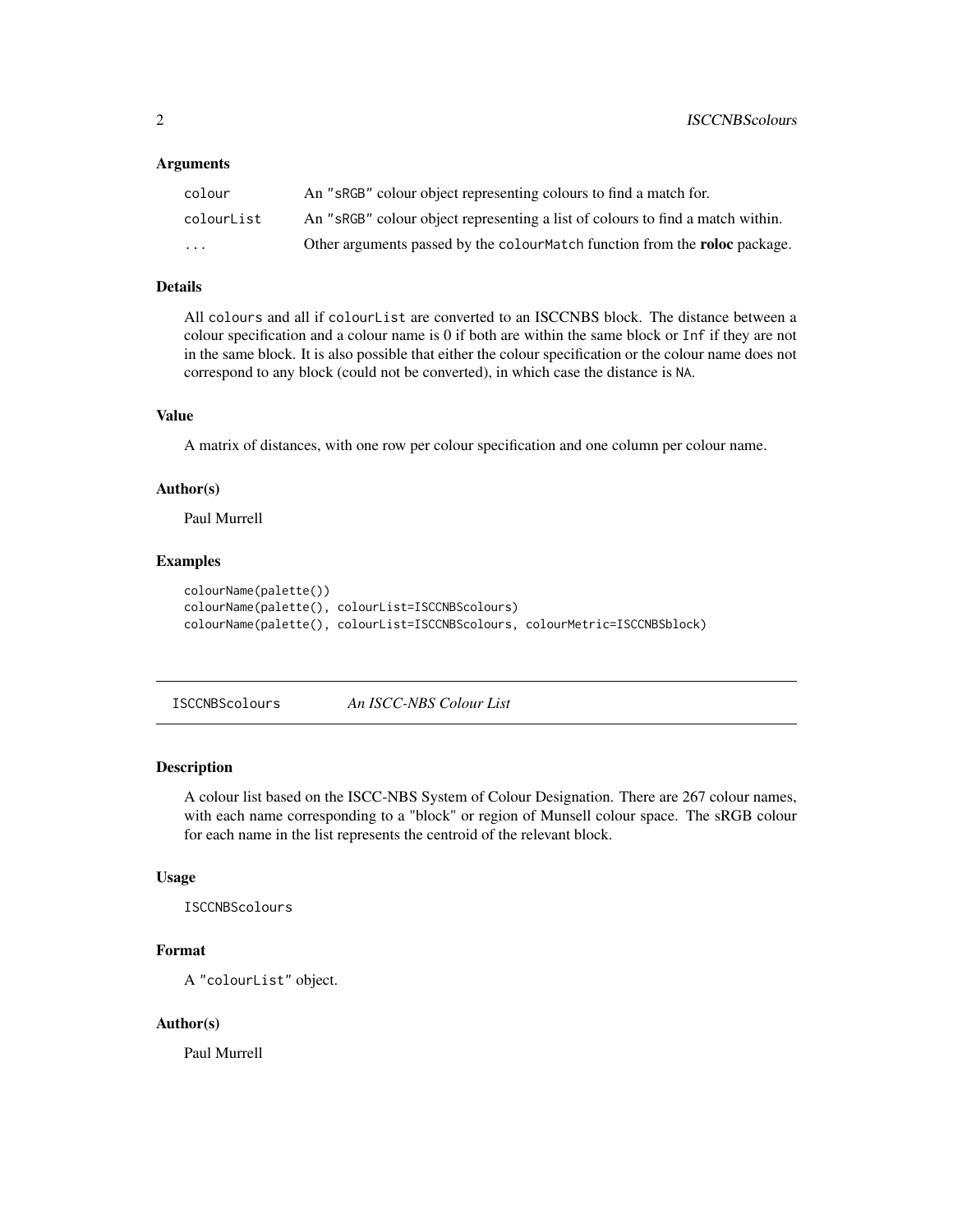#### ISCCNBScolours 3

#### Examples

```
colourName(palette())
colourName(palette(), colourList=ISCCNBScolours)
colourName(palette(), colourList=ISCCNBScolours, colourMetric=ISCCNBSblock)
```